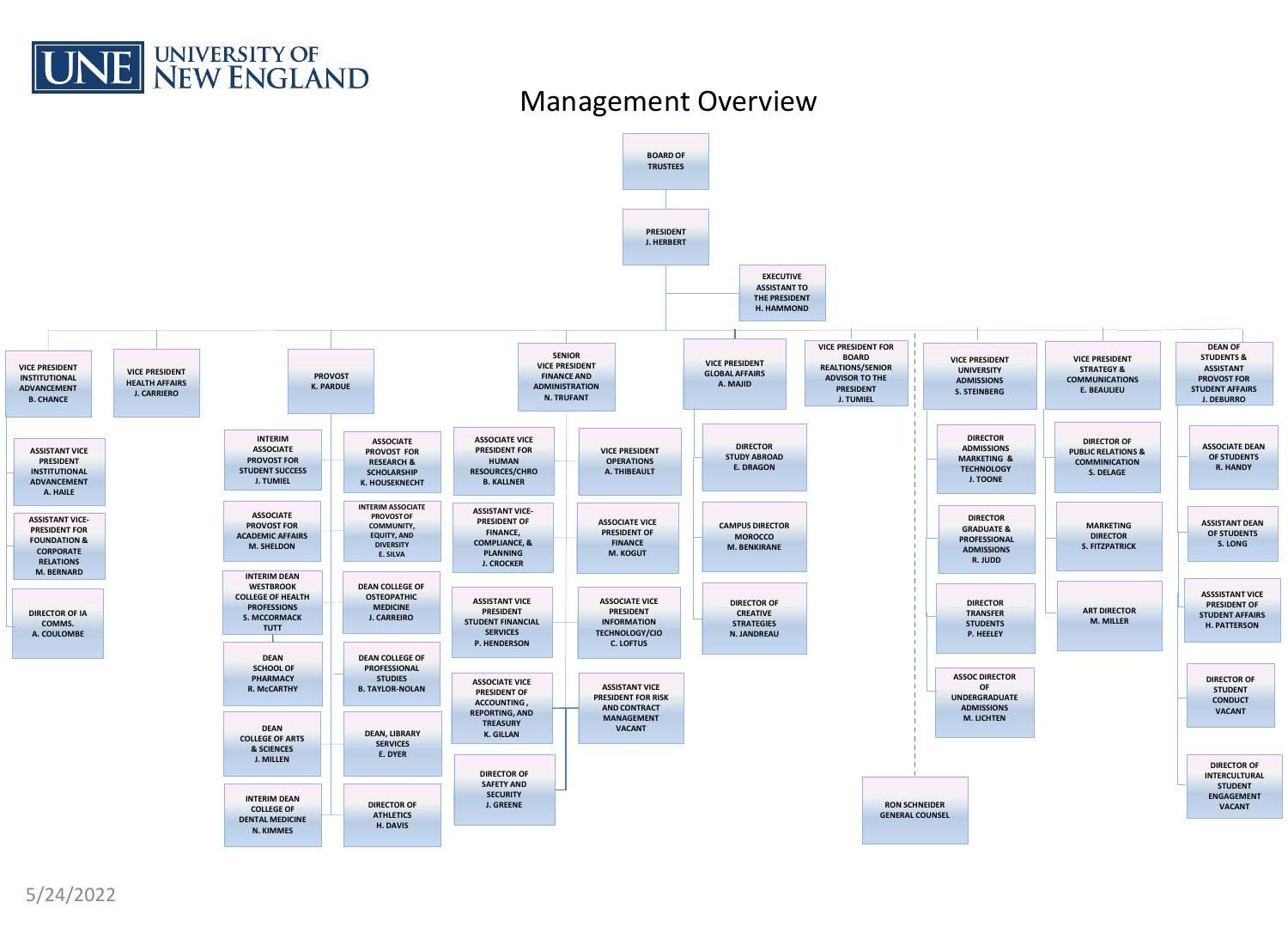

### Academic Affairs



5/24/2022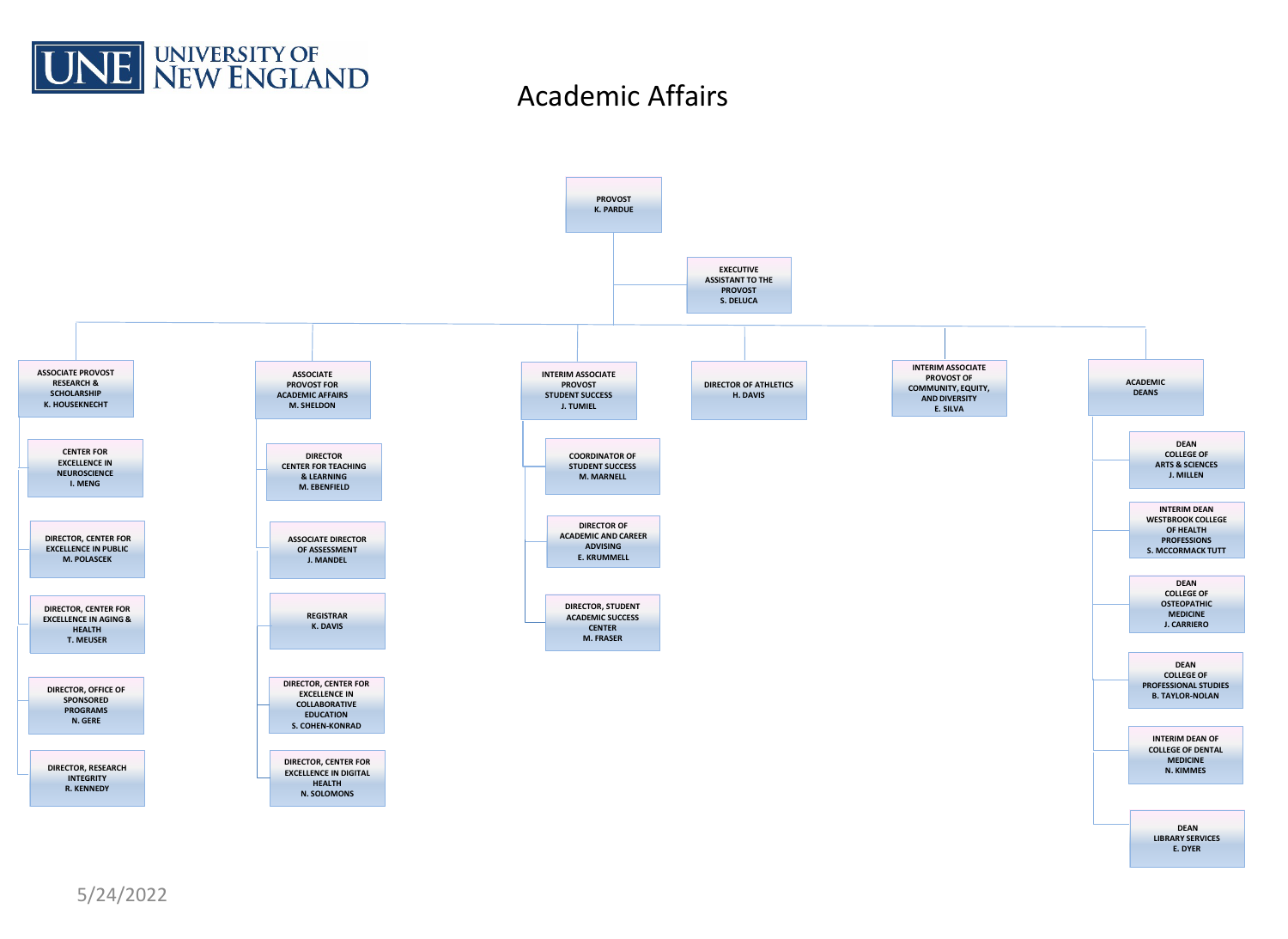

## College of Arts & Sciences

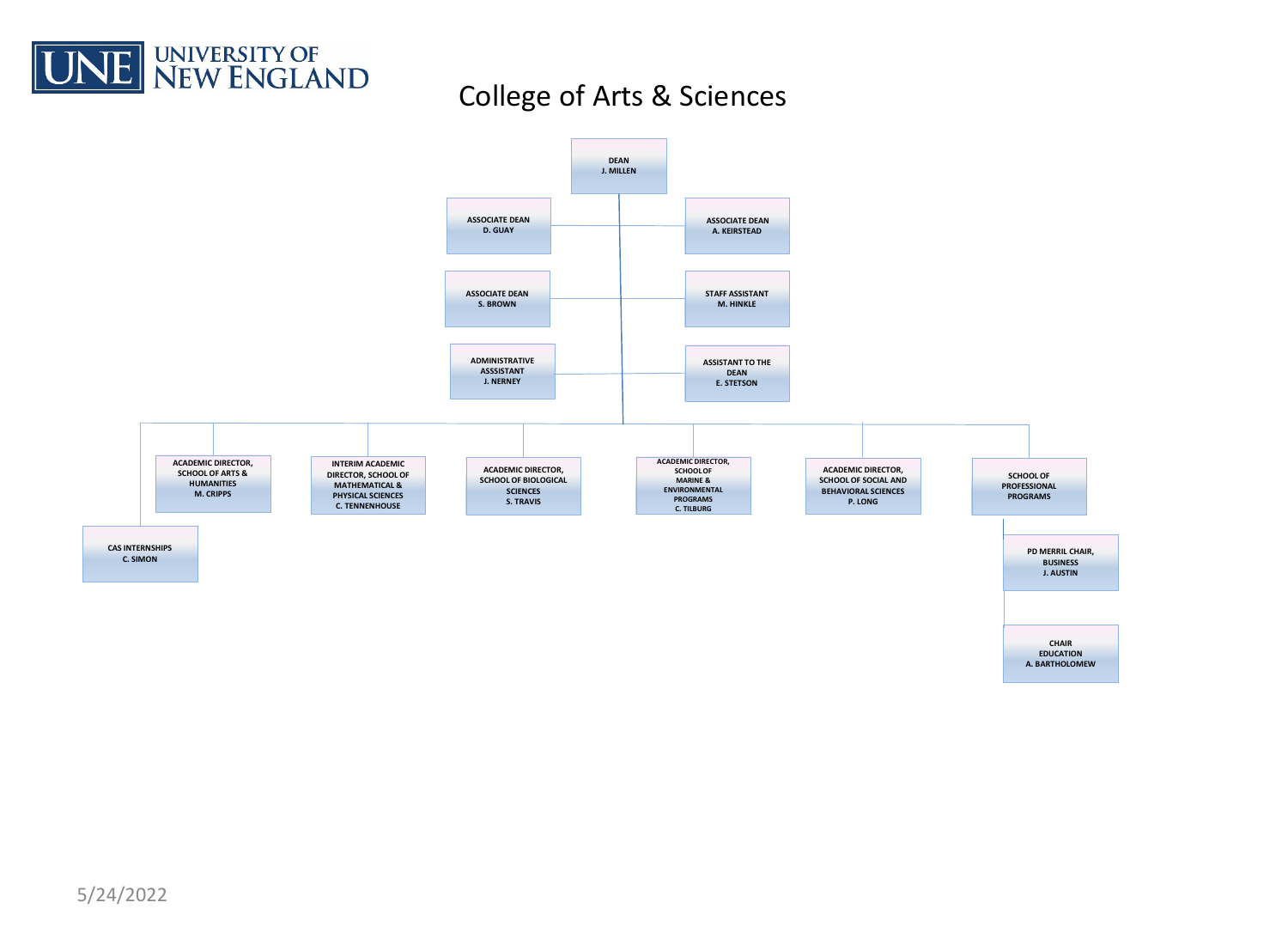

# College of Dental Medicine

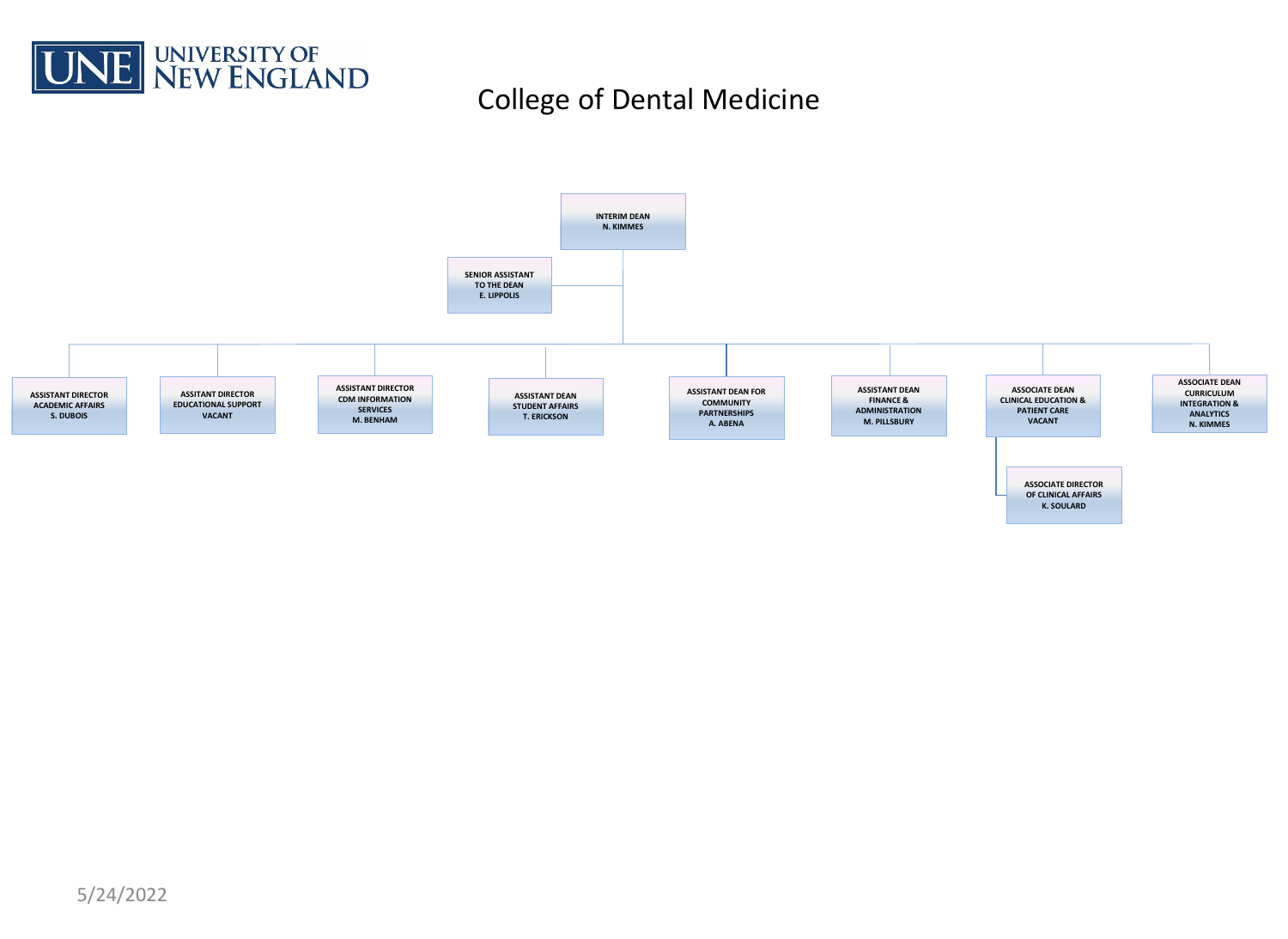

## Westbrook College of Health Professions

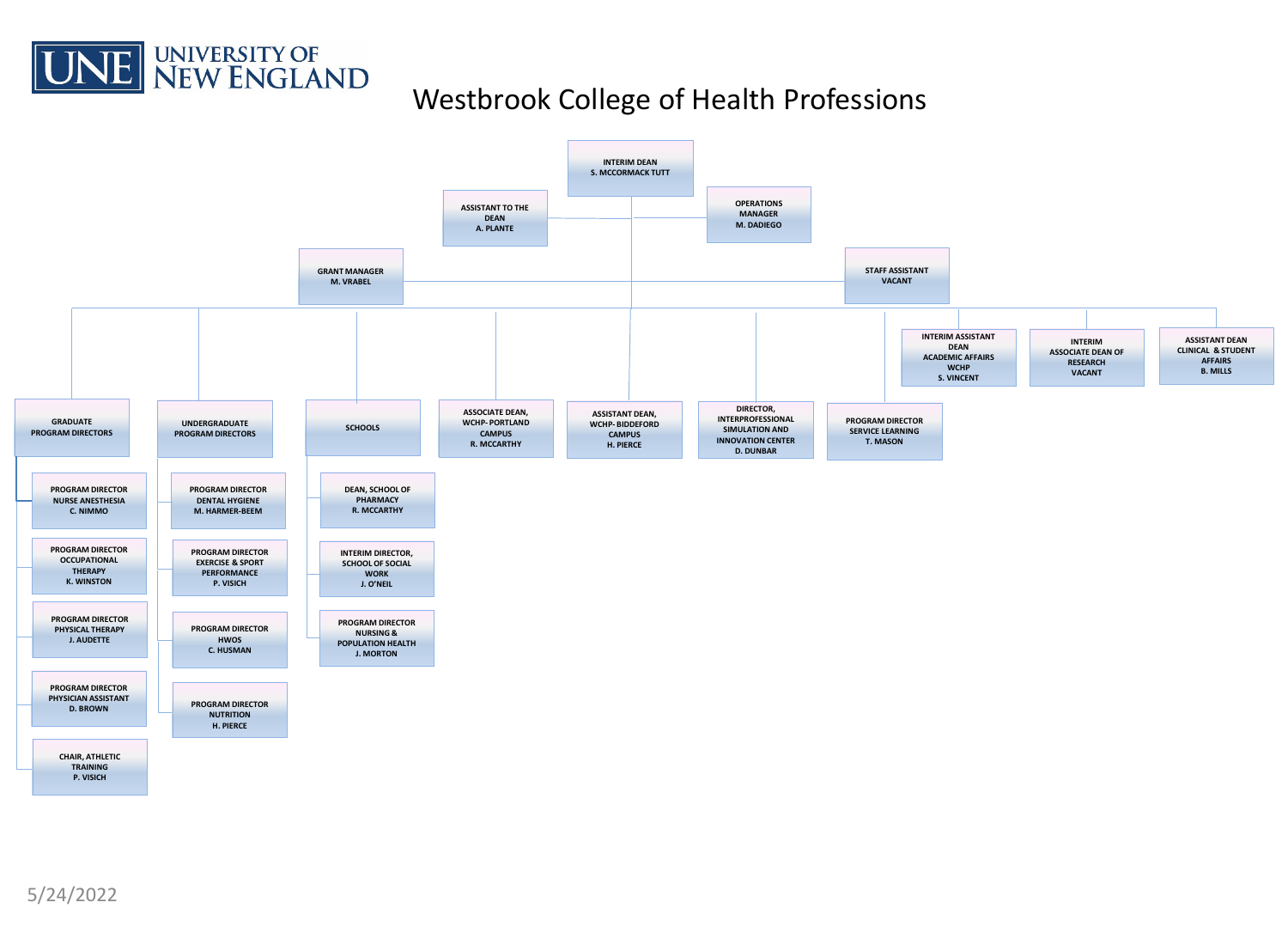

# College of Osteopathic Medicine

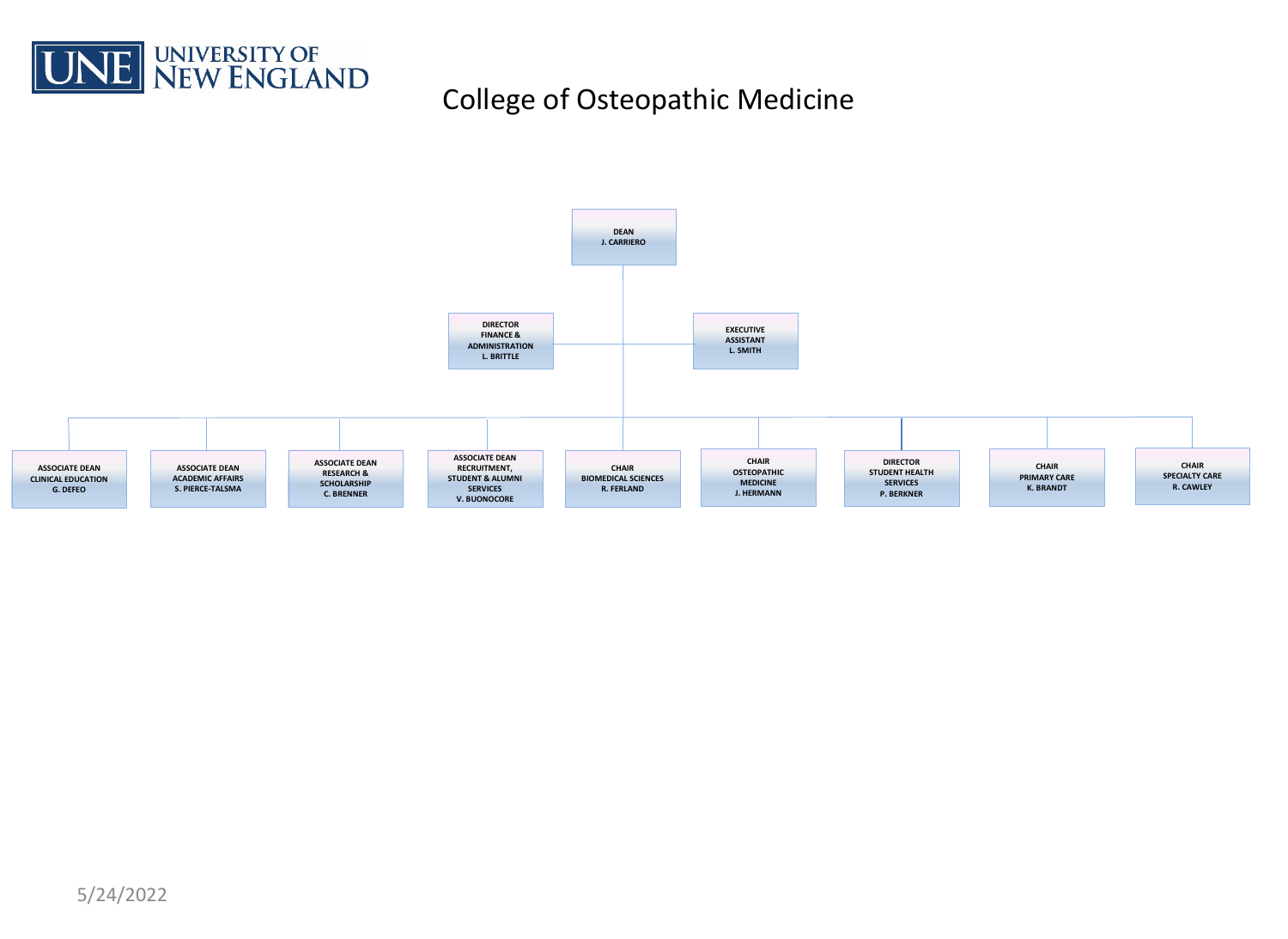

## College of Professional Studies



5/24/2022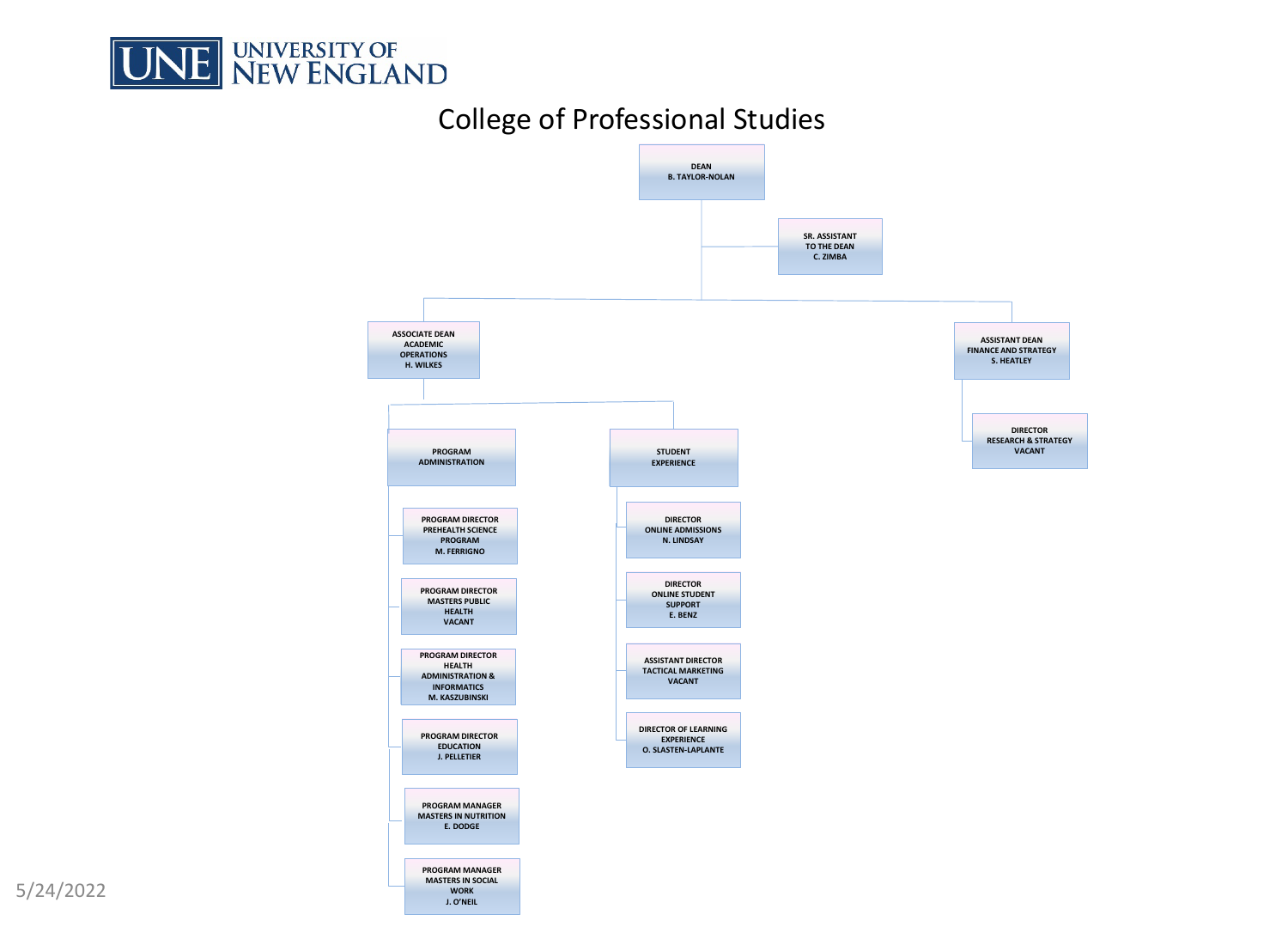

## Student Affairs

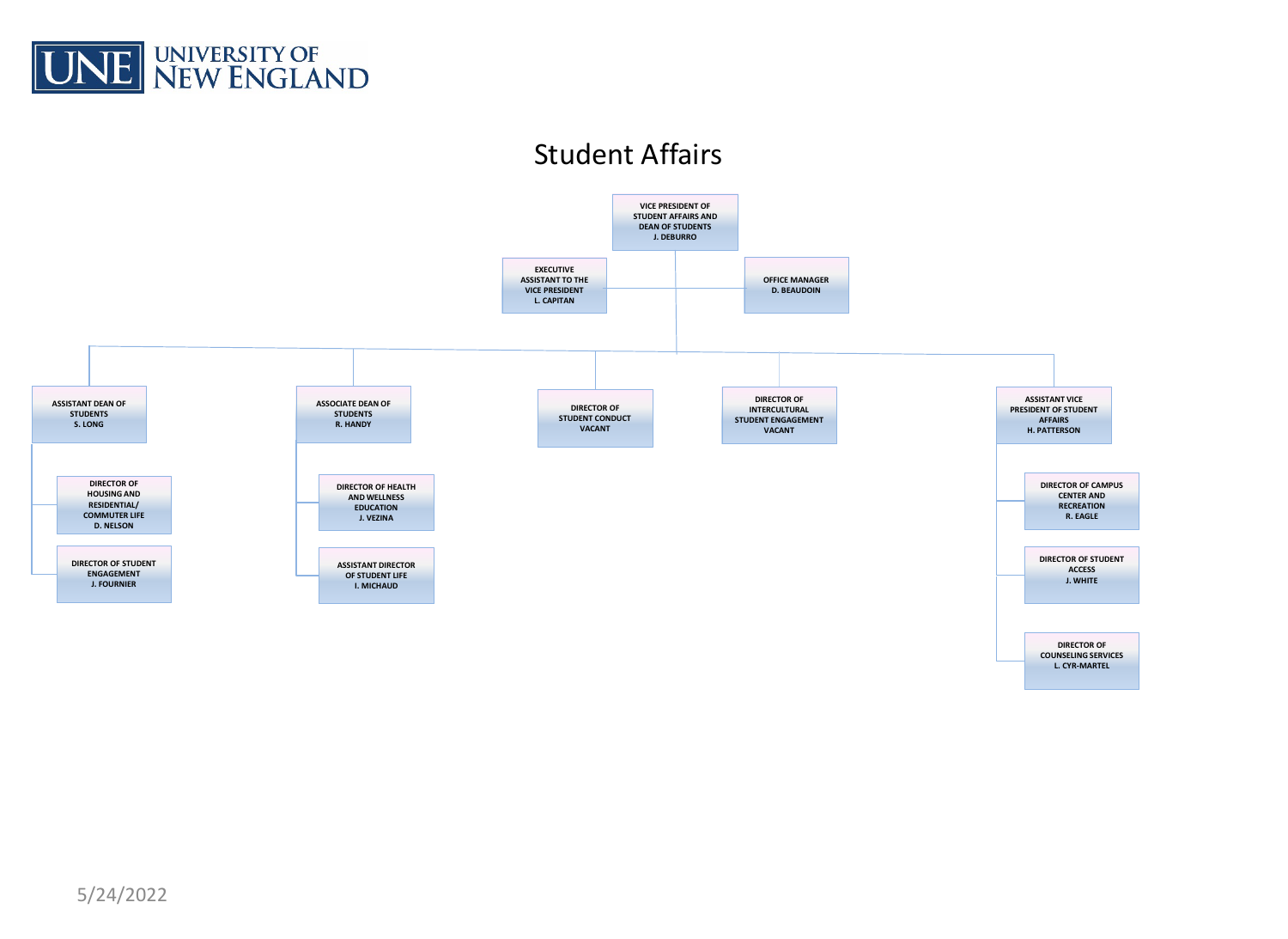

## University Admissions

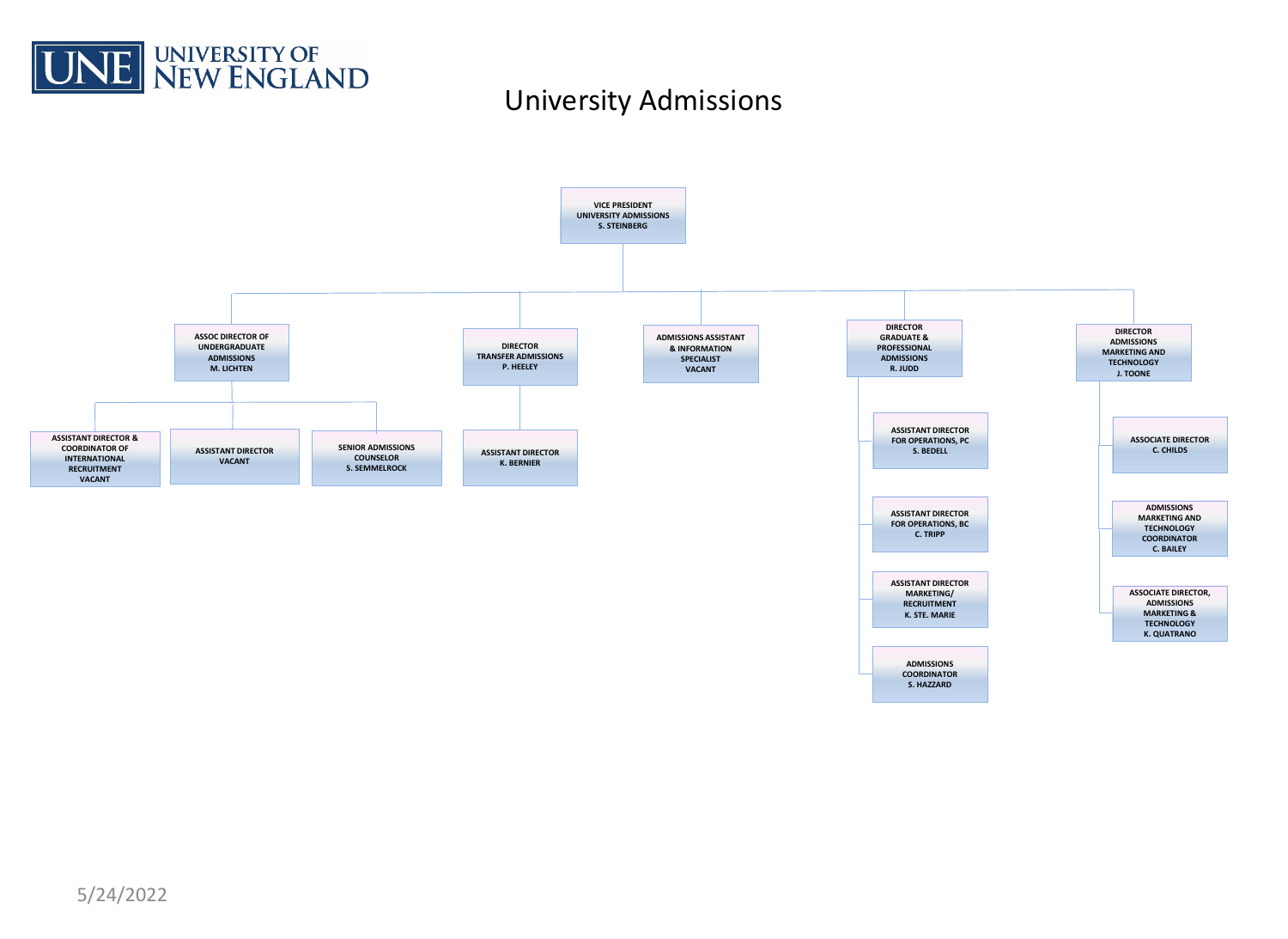

# Institutional Advancement

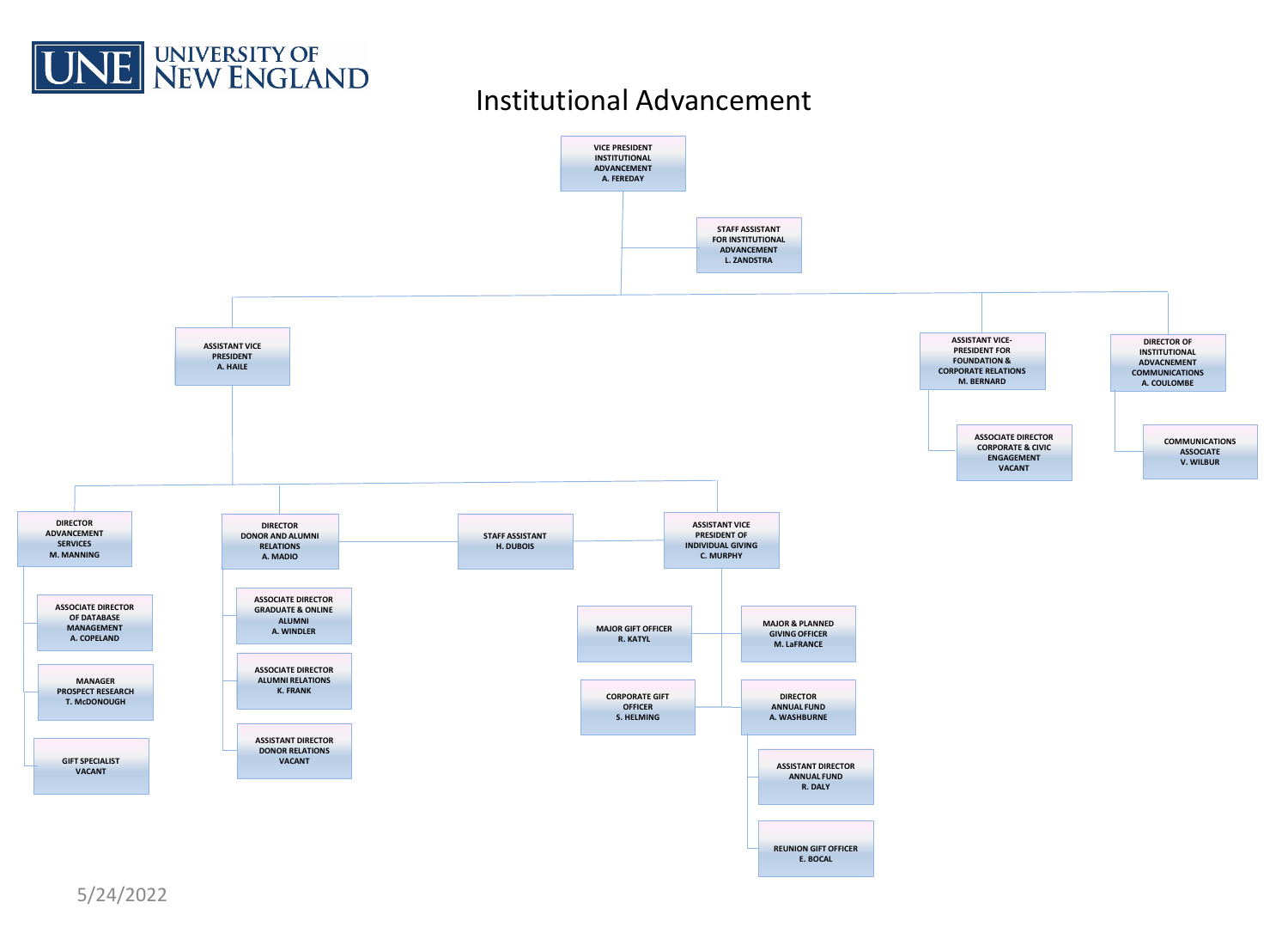

#### Finance and Administration

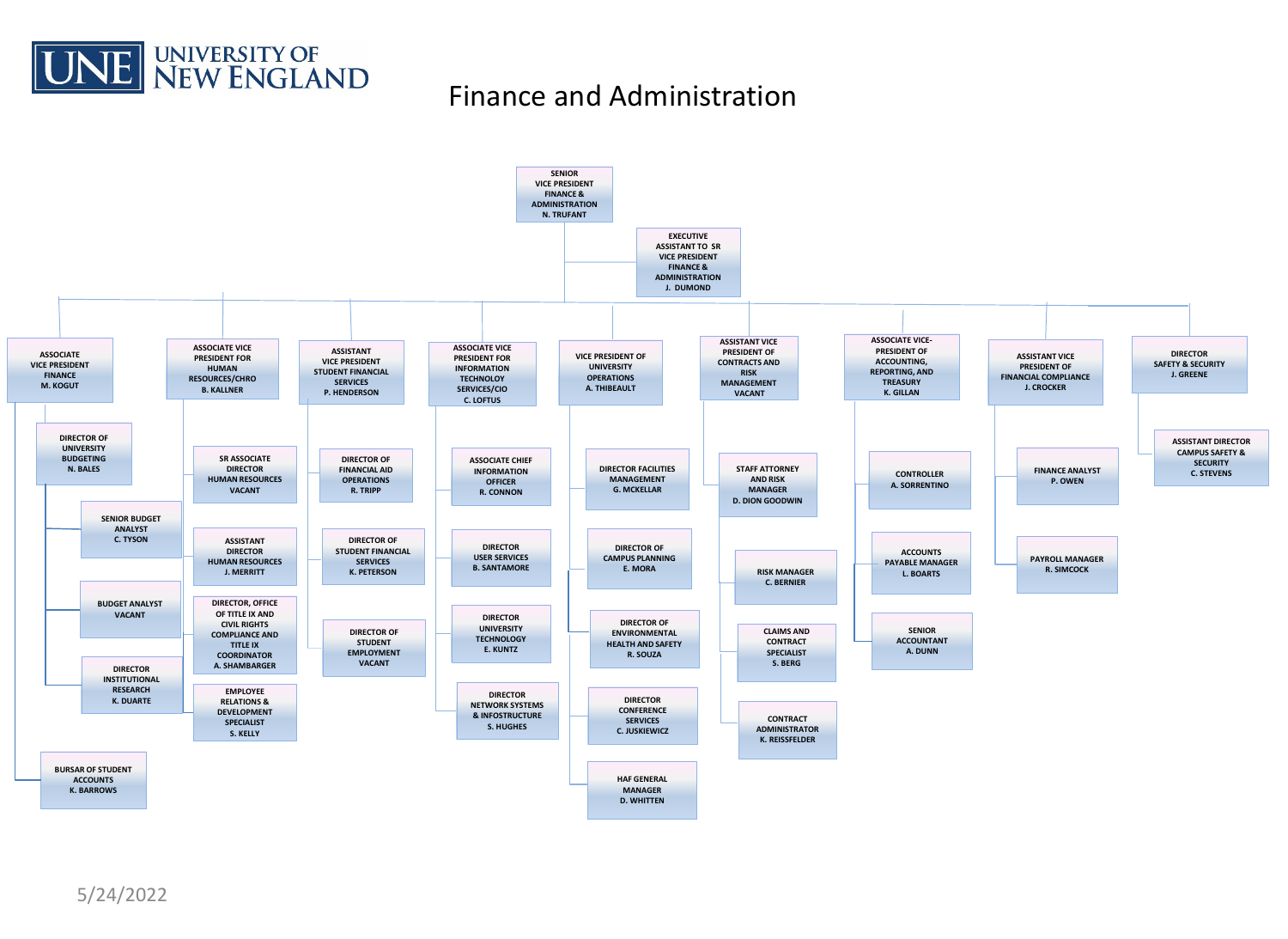

#### Human Resources

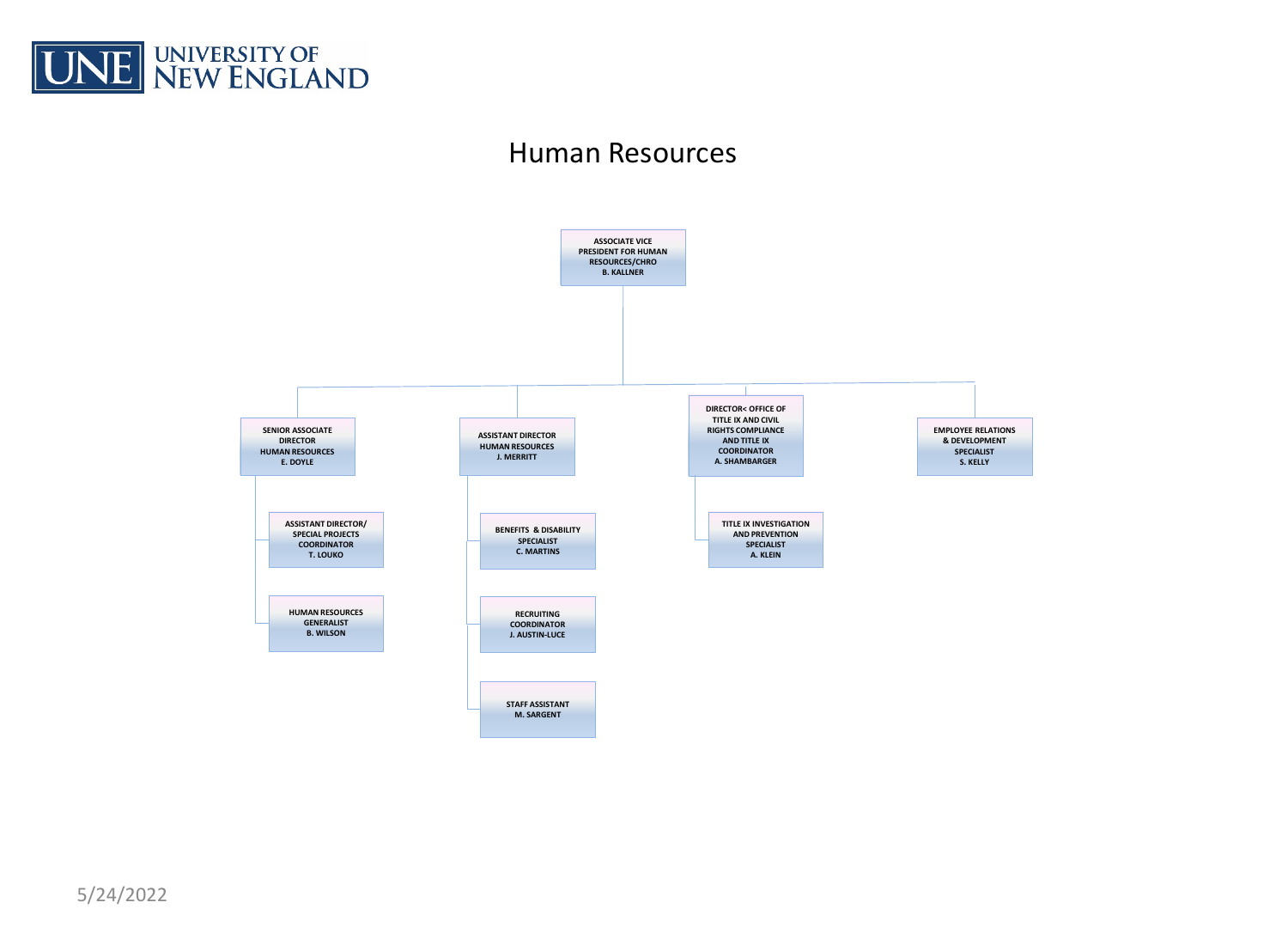

# Information Technology Services

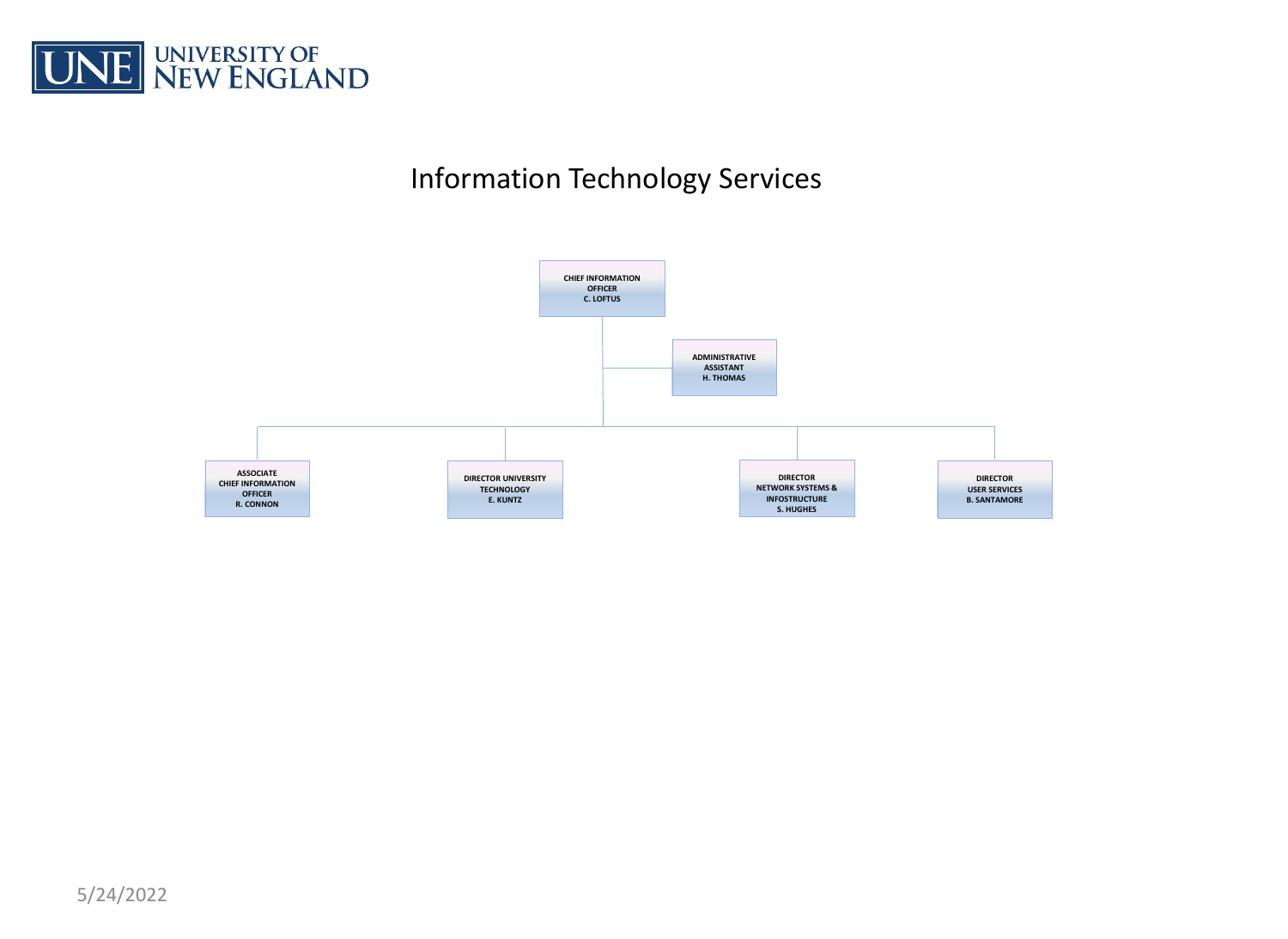

## Communications and Marketing

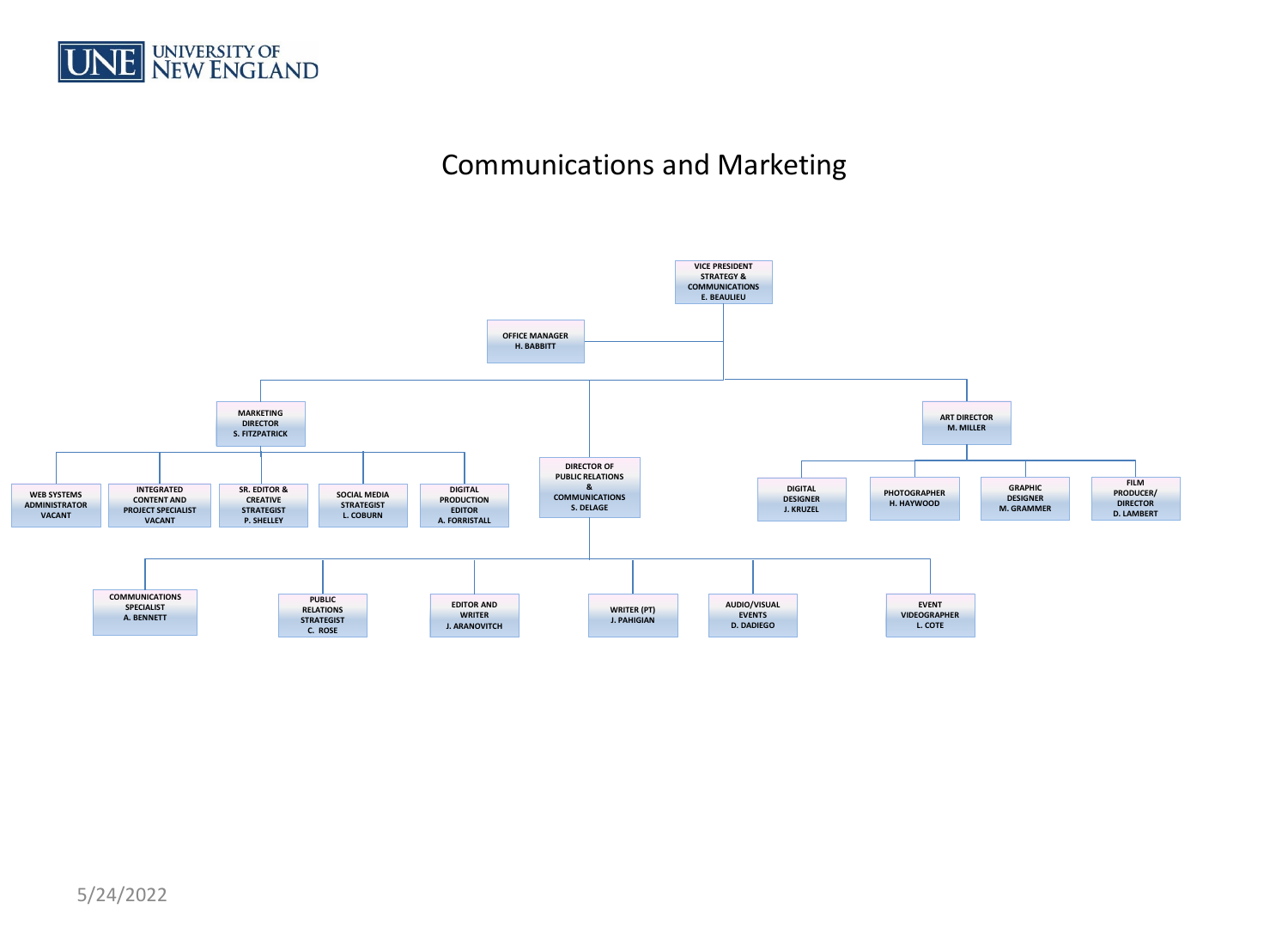

#### Campus Services